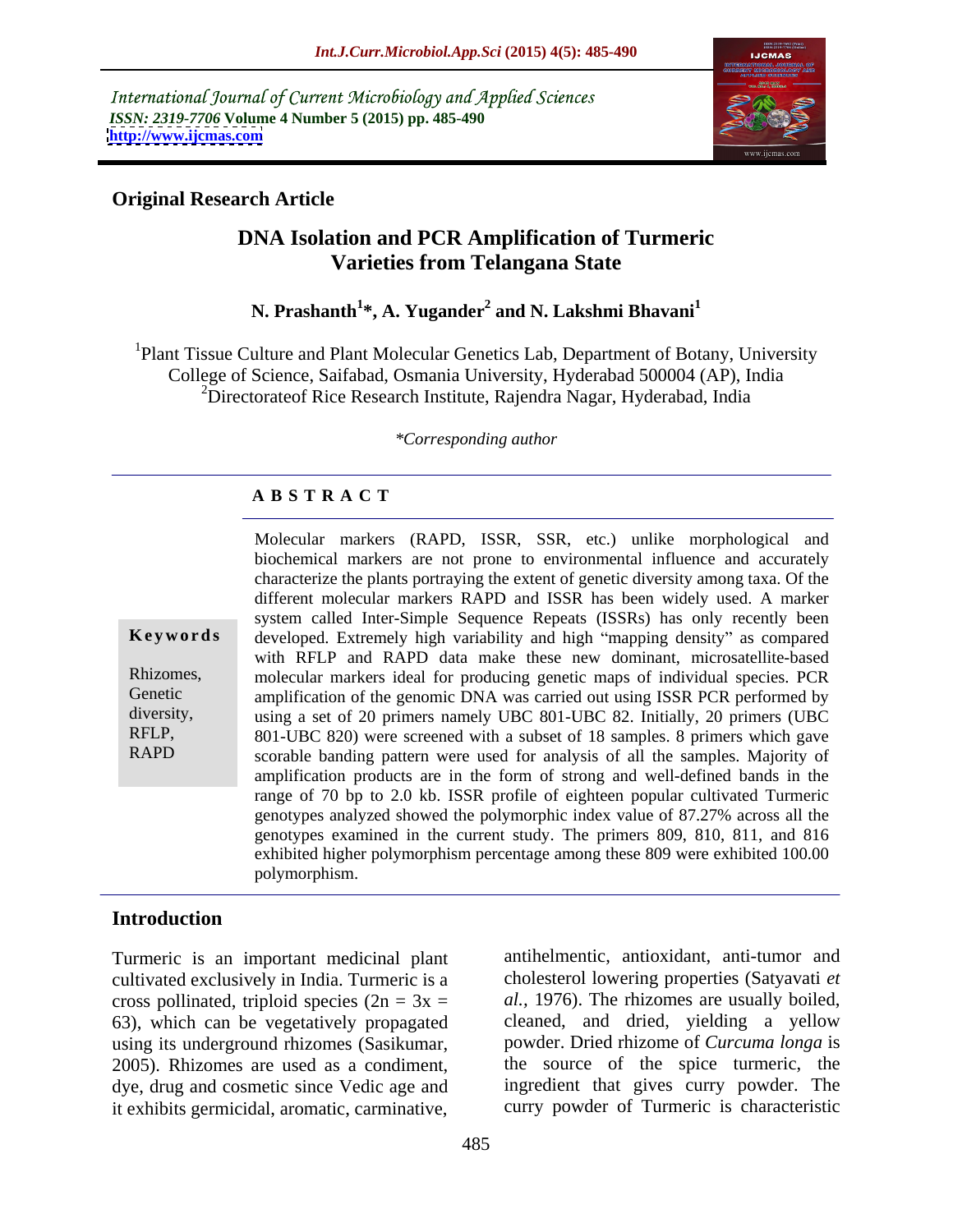application of turmeric and curcumin, a among different species. They are (Chattopadhyay *et al.,* 2004) *Curcuma* accession/species (Shamina *et al.,* 1998:

unlike morphological and biochemical markers are not prone to environmental greater robustness in repeatability influence and accurately characterize the (Ebrahimi *et al.,* 2009) and assessing genetic variations among different taxa at DNA level because of their cost effectiveness and simple operation without requiring prior knowledge of species DNA sequences Plant materials (Williams *et al.,* 1990) and can provide vital information for development of genetic sampling, conservation and improvement

A marker system called Inter-Simple Sequence Repeats (ISSRs) has only recently University College of Science, Saifabad, been developed as an anonymous, RAPDs-Osmania University, Hyderabad. Young like approach that accesses variation in the seedlings of Turmeric cultivars (18) numerous microsatellite regions dispersed genotypes) were grown under greenhouse throughout the various genomes conditions (at 24°C under fluorescent light (particularly the nuclear genome) and a photoperiod of 16 h day/8 h night) for circumvents the challenge of characterizing 4 wk for the preparation of DNA samples individual loci that other molecular for studying the PCR amplification of DNA

yellow color. Turmeric is used extensively approaches require. Microsatellites are very in foods for both its flavor and color. The short (usually 10–20 base-pair) stretches of demands for the rhizome have been DNA that are "hypervariable", expressed as increased rapidly, due to its medicinal different variants within populations and major constituent of rhizome characterized by mono-, di- or trinucleotide molecular biology studies, so far, are have 4 10 repeat units side-by-side. In confined to few isozyme-based ISSRs, we specifically target the di- and characterization of germplasm trinucleotide repeat types of microsatellite, Apavatjrut *et al.,* 1999; Paisooksantivatana nuclear genome (mononucleotide types are *et al.,* 2001). Anatomical characterization of found in the chloroplast genome and we Curcuma species and cultivars have been don't want these). Extremely high variability attempted, not much has been done on and high "mapping density" as compared molecular characterization (Sasikumar, with RFLP and RAPD data make these new 2005) dominant, microsatellite-based molecular Molecular markers (RAPD, ISSR, SSR, etc.) individual species (Nagaoka and Ogihara, plants portraying the extent of genetic patterns with changes in constituent or DNA diversity among taxa (Thimmappaiah *et al.,* template concentrations, make them superior 2009; Cheng and Huang, 2009). Of the to other readily availablemarker systems in different molecular markers RAPD and investigations of genetic variation among ISSR has been widely used in the last two very closely related individuals and in crop decades in cultivar identification program cultivar classification (Fang and Roose, among different species. They are repeats, e.g.,  $AA$ ..., or  $AG$ ...,  $CAG$ ..., that because these are characteristic of the markers ideal for producing genetic maps of 1997). These features, combined with greater robustness in repeatability experiments and less prone to changing band 1997; Nagaoka and Ogihara, 1997).

# **Materials and Methods**

# **Plant materials**

strategies. during 2013 from Turmeric Research<br>Center, Kammerpally, Nizamabad, Turmeric popular 18 cultivated genotypes from North Telangana region were collected during 2013 from Turmeric Research Center, Kammerpally, Nizamabad, Telengana, India and maintained seedlings of Turmeric cultivars (18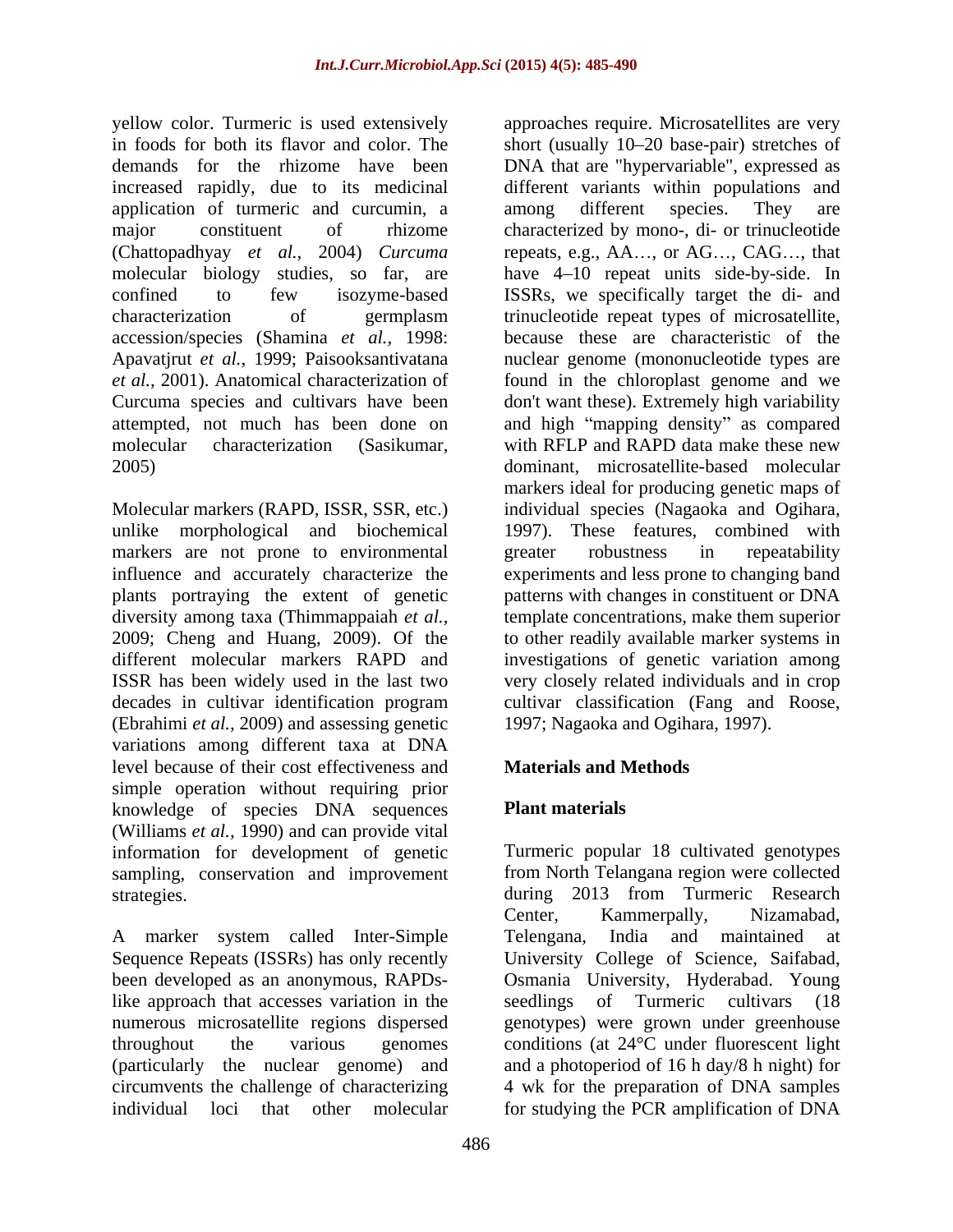using ISSR Primers. The research work Saifabad, Osmania University, Hyderabad

Turmeric leaves (3 g) were ground in liquid (100mM Tris sulfonic acid, pH 8.8, 15mM nitrogen with a mortar and pestle and MgCl<sub>2</sub>, 500 mM KCl, and 0.1% gelatin) 0.2 8.5], 100 mM NaCl, 50 mM EDTA, 2% SDS). After extraction with an equal volume microfuge tubes. The gels were precipitated out of the upper phase by adding 0.6 vol of isopropanol and keeping at less than 4°C for several hours. The precipitate was carefully picked out, washed several times with 75% ethanol, and then ISSR PCR is a simple, cost-efficient, air-dried and dissolved in 1 mL of TE buffer robust, multi-locus marker method for (10 mM Tris-HCl [pH 8.0], 1 mM EDTA). RNase (Sigma) was added to the DNA samples to eliminate RNA by incubation at Though, there are large numbers of reports 37°C for 1 h. Next, genomic DNA was of use of ISSRs for studying diversity of quantified with use of  $\lambda$ DNA as a reference. crop germplasm, its use in pathogen

mM) were added to increase the stringency of the reaction. PCR amplifications were

conducted, at University College of Science, Bio systems 9700) thermal cycler under the Telangana state in India. 5 min, followed by 44 cycles of denaturing **DNA extraction** extension at 72<sup>o</sup>C for 2 min, and final The protocol for DNA extraction was as temperature was  $50^{\circ}$ C contained 25 µl of described by Edwards *et al.* (1991). 50ng/µl of template DNA 1X assay buffer incubated at 65°C for 1 h in 20 mL of SDS mM each dNTPs (B Genei, India ), 5 pmol extraction buffer (100 mM Tris-HCl [pH of each primer and 1 U of Taq polymerase. of phenol-chloroform-isoamylalcohol photographed under a UV transilluminator. (25:24:1) and centrifugation at 2500*g* for 15 All the amplifications were performed more min, the upper phase was extracted with than thrice for each sample /primer chloroform once again. Genomic DNA was combination and only those primers giving performed in 96-well plates on a (Applied following conditions: a hot start of 94°C for at 94°C for 1 min, annealing for 45 s, extension at 72°C for 5 min. The annealing (100mM Trissulfonic acid, pH 8.8, 15mM  $MgCl<sub>2</sub>$ , 500 mM KCl, and 0.1% gelatin) 0.2 of each primer and 1 U of Taq polymerase. The reaction was performed in 0.2 ml microfuge tubes. The gels were reproducible patterns were used for scoring.

# **Results and Discussion**

ISSR analysis **ISSR** analysis **Example 2018** and the studied the PCR PCR amplification of the genomic DNA was with 18 popular varities of Turmeric. carried out using ISSR PCR performed by Several parameters that could affect pattern using a set of 20 primers namely UBC 801- quality and reproducibility of ISSR UBC 820. A single primer was used in each fingerprints, the genomic DNA at 30 ng was PCR reactions, the PCR each reaction mix found to be optimum for PCR amplification. of 25 ml contained 3 ml of genomic DNA More spurious products were amplified at (30 ng/µl), 3.3 ml of primer (0.2 mM lower concentration with low intensity and concentration), 2.5 ml of 10x buffer (0.1 M were difficult to score. Some products that *TrispH* 8.3; 0.5 M KCl; 7.5 mM MgCl<sub>2</sub>; were amplified at 30 ng were not amplified 0.1% gelatin), 1.0 ml of 200 mM dNTPs and at higher concentration (50 ng). Many 1.0 unit of Taq polymerase. Then 0.5 ml of studies showed that 5–500 ng template DNA 2% formamide and 1.2 ml of spermidine (10 could offer an amplification result (Huang determining genetic variability among the germplasm accessions/isolates of pathogens. diversity analysis is limited. In the present study, we have studied the PCR amplification was done using ISSR Markers and Sun, 2000).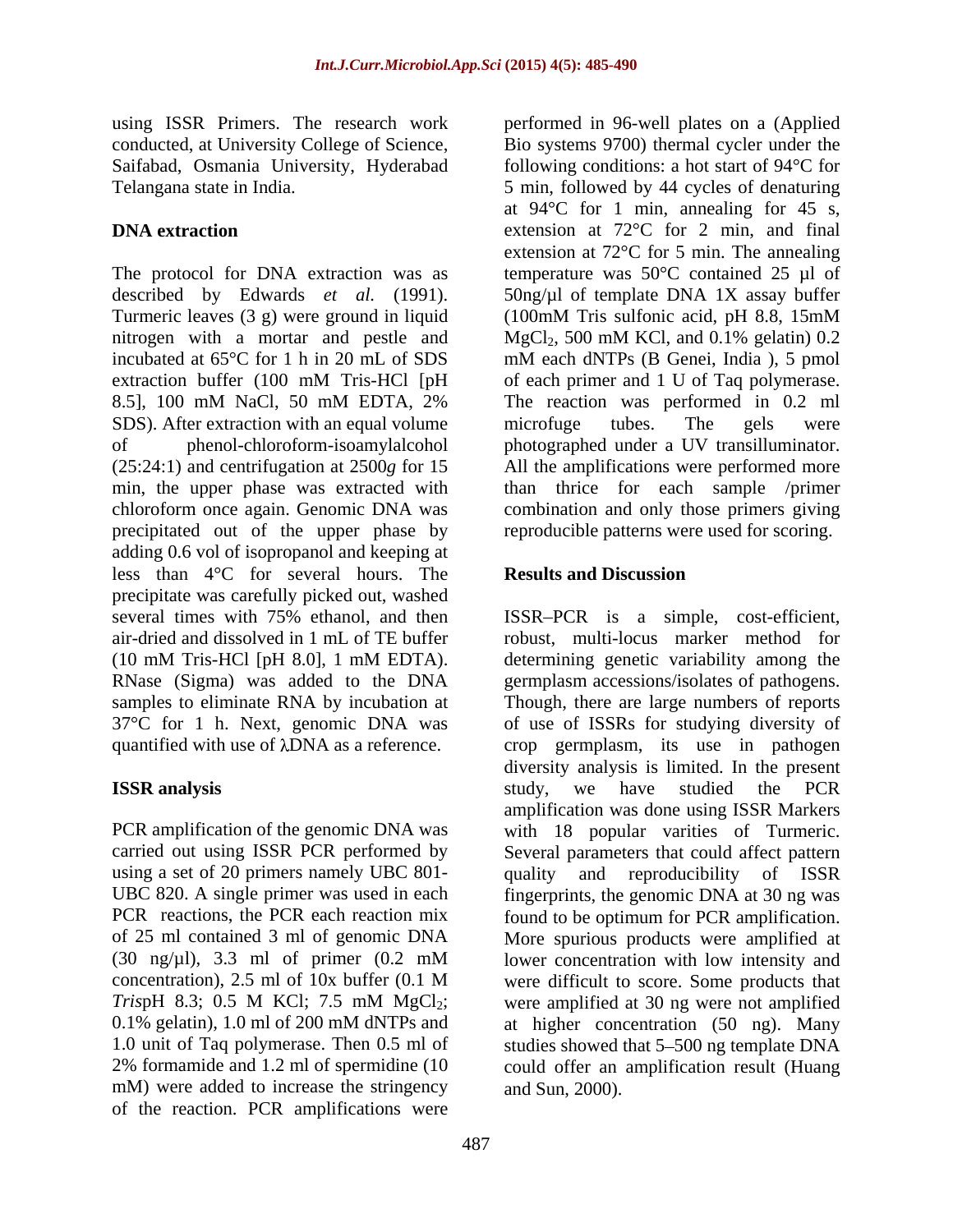| <b>ISSR</b>    | Primer                | No. of Amplified | No. of                  | Polymorphism |
|----------------|-----------------------|------------------|-------------------------|--------------|
| <b>Primers</b> | sequence              | bands            | <b>Polymorphicbands</b> | (%)          |
| <b>UBC 807</b> | $(AG)_{8}T$           |                  |                         | 81.81        |
| <b>UBC 808</b> | $(AG)_{8}C$           |                  |                         | 85.71        |
| <b>UBC 809</b> | $(AG)_{8}G$           |                  |                         | 100.00       |
| <b>UBC 810</b> | $(GA)_{8}T$           | 09               | 08                      | 88.88        |
| <b>UBC 811</b> | $(GA)_{8}C$           |                  | UY                      | 90.00        |
| <b>UBC 812</b> | $(GA)_{8}A$           |                  |                         | 78.57        |
| <b>UBC 816</b> | $(CA)_8$ <sup>T</sup> |                  |                         | 87.50        |
| <b>UBC 817</b> | $(CA)_{8}A$           |                  |                         | 85.71        |

**Table.1** Sequence of ISSR primers, number of bands generated by each primer and percentage of polymorphism



Figure 1. ISSR marker profiles of 18 Turmeric Genotypes generated by primer UBC809 in 2.0 per cent agarose gel.

The sequence details of the ISSR primers (1) or absent (0). 8 primers which gave Columbia website. Initially, 20 primers analysis of all the samples. The subset of 18samples.Each amplification ISSR-PCR amplified products from separately. Bands were recorded as present

were obtained from University of British scorable banding pattern were used for (UBC 801-UBC 820) were screened with a representative electrophoretic pattern of product was considered as an ISSR marker Turmeric. As seen in the figure, majority of in ISSR PCR. Consistency of the bands was amplification products are in the form of checked by running the reaction twice, and strong and well-defined bands in the range only the reproducible bands were scored in of 70 bp to 2.0 kb. Most of these primers all samples for each of the 8 primers, which produced polymorphic bands were analysis of all the samples. The ISSR-PCR amplified products from based on AG or GA repeats followed by AC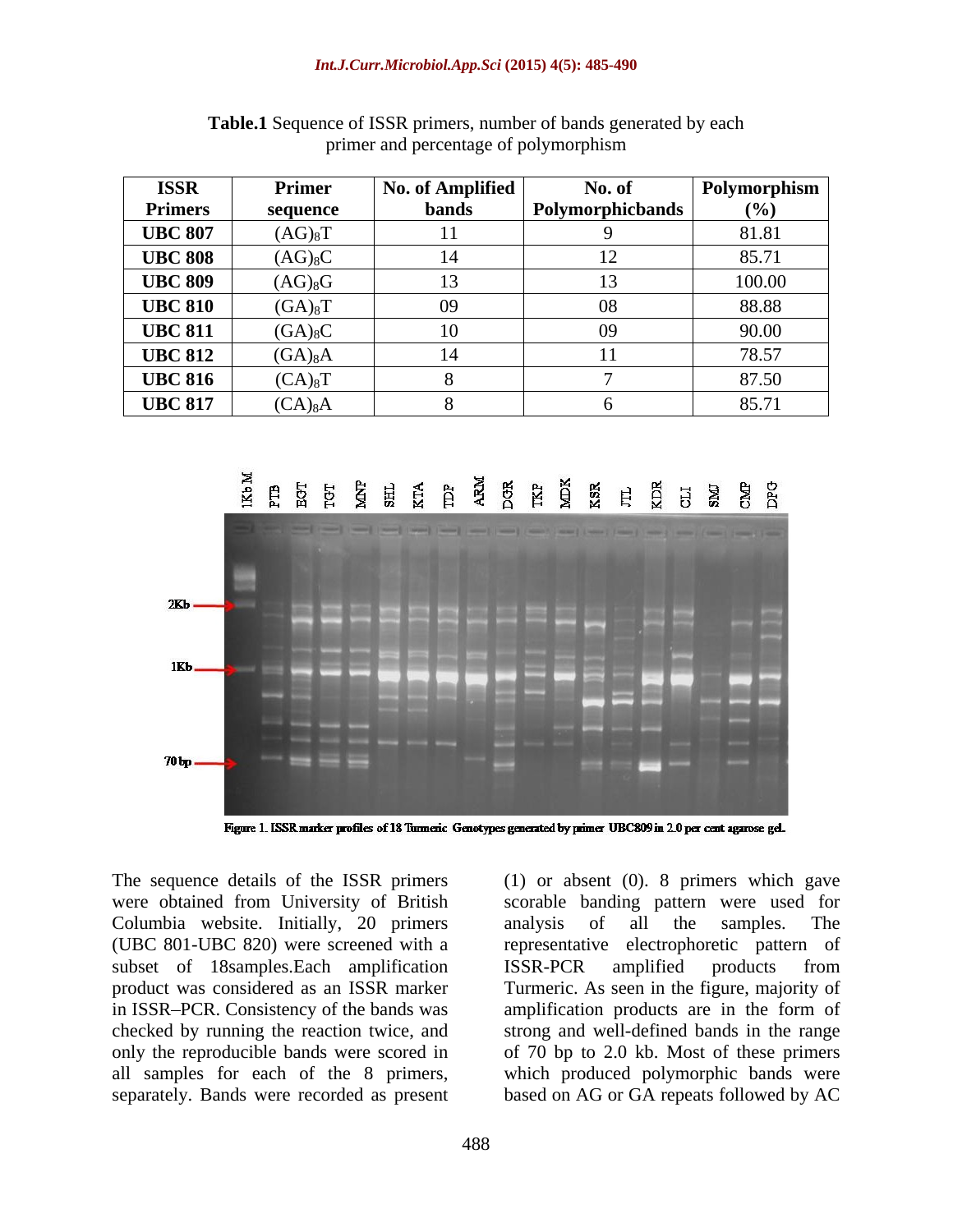or CA repeats. An especially attractive feature of ISSR analysis is its flexibility in because the technique is very simple, fast, terms of experimental design: the number of cost effective, highly discriminative, and amplicons generated may be optimized by reliable and require small quantity of sample changing the number of the core repeat units DNA. They also do not need any prior and anchoring bases (Liu and Wendel, 2001). The electrophoretic profile with this radioactive. primer is highly distinct and polymorphic amplicon number per primer ranged from 6 (UBC 817) to 13 (UBC 09) with an average of 9.37. Polymorphism also varies in different genotype of curcuma with a Sirirugsa, P., Alisi, C., maximum of 14 bands in both the primers 1999.Molecualr markers in the UBC 808 & 812 and a minimum of 8 bands identification of some early in both the primers UBC 816 & 817 with a flowering Curcuma L. mean of 10.87 (Table 1). ISSR profile of eighteen popular cultivated *Curcuma longa* genotypes analyzed showed the polymorphic Cheng, Z., Huang, H., 2009. SSR index value of 87.27% across all the fingerprinting Chinese peach genotypes examined in the current study. The details of Primers, amplification products, polymorphic fragments generated, were showed in table 1. The polymorphism 188–193. percentage ranged from 78.57 (UBC 812) to Edwards, K., Johnstone, C., Thompson, C. 100.00 (UBC 809). The primers 809, 810, 811, and 816 exhibited higher the preparation of plant genomic polymorphism percentage among these 809 were exhibited 100.00 polymorphisms and therefore were more informative (Table Fang, D.Q., Roose, M.L. 1997. 1).The primers 807,808,812 and 817 were exhibited medium range polymorphism (Table 1). All these primers individually repeats markers. *Theor. Appl.* could distinguish 18 out of 18genotypes of Genetics, 95:408-417.

To date, the very small number of published papers using ISSR markers has focused on identification or genotyping of variants in agriculturally important plants, e.g., barley (Nagaoka and Ogihara 1997) and blueberry (Levi and Rowland 1997). Tsumura *et al.* exceedingly close approximation to classic

In conclusion, ISSR markers were chosen primer sequence information and are nonradioactive.

### **References**

- Apavatjrut, P., Anuntalabhochai, S., Sirirugsa, P., Alisi, C., 1999.Molecualr markers in the identification of some early flowering *Curcuma* L. (Zingiberaceae) Species. *Ann. Bot.,* 84: 529–534.
- Cheng, Z., Huang, H., 2009. SSR fingerprinting Chinese peach cultivars and Iandraces (Prunuspersica) and analysis of their genetic relationships. *Sci. Hort.,* 120: 188–193.
- 1991. A simple and rapid method for DNA for PCR analysis. *Nucleic Acids Res.,* 19: 1349.
- Fang, D.Q., Roose, M.L. 1997. Identification of closely related citrus cultivars with inter-simple sequence repeats markers. *Theor. Appl. Genetics,* 95:408–417.
- Turmeric with distinct profile. Huang, J.C., Sun, M. 2000. Genetic diversity and relationship of sweet potato and its wild relatives in pomoea series batatas as revealed by inter-simple sequence repeat (ISSR) and restriction analysis of chloroplast. *Theor. Appl. Genet.,* 10: 1050–1060. https://www.partners.com/
- 1997 reported the Studies of ISSR locus Levi, A., Rowland, L.J. 1997. Identifying heritability have demonstrated an blueberry cultivars and evaluating Mendelian ratios. randomly amplified polymorphic their genetic relationships using DNA (RAPD) and simple sequence